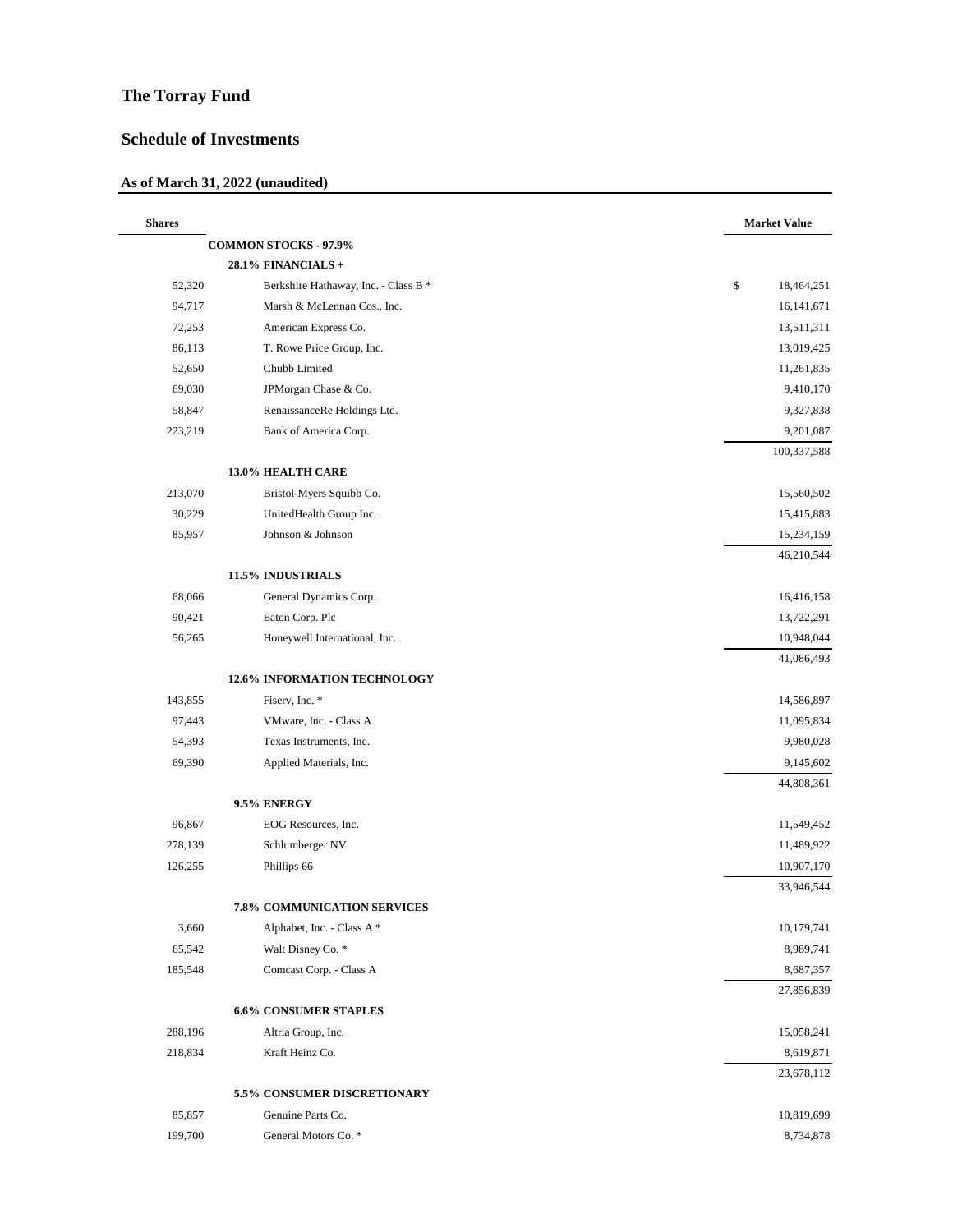| 19,554,577  |
|-------------|
|             |
| 11,865,143  |
|             |
| 349,344,201 |
|             |
|             |
| 7,155,664   |
|             |
| 356,499,865 |
| 225,006     |
| 356,724,871 |
|             |

+ As of March 31, 2022, the Fund had a significant portion of its assets invested in this sector. The financials sector may be more greatly impacted by the performance of the overall economy, interest rates, competition, and consumer confidence and spending.

\* Non-income producing security

^ The rate shown is the annualized seven-day effective yield as of March 31, 2022.

The Global Industry Classification Standard (GICS®) was developed by and/or is the exclusive property of MSCI, Inc. and Standard & Poor Financial Services LLC ("S&P"). GICS is a service mark of MSCI and S&P and has been licensed for use by U.S. Bank Global Fund Services.